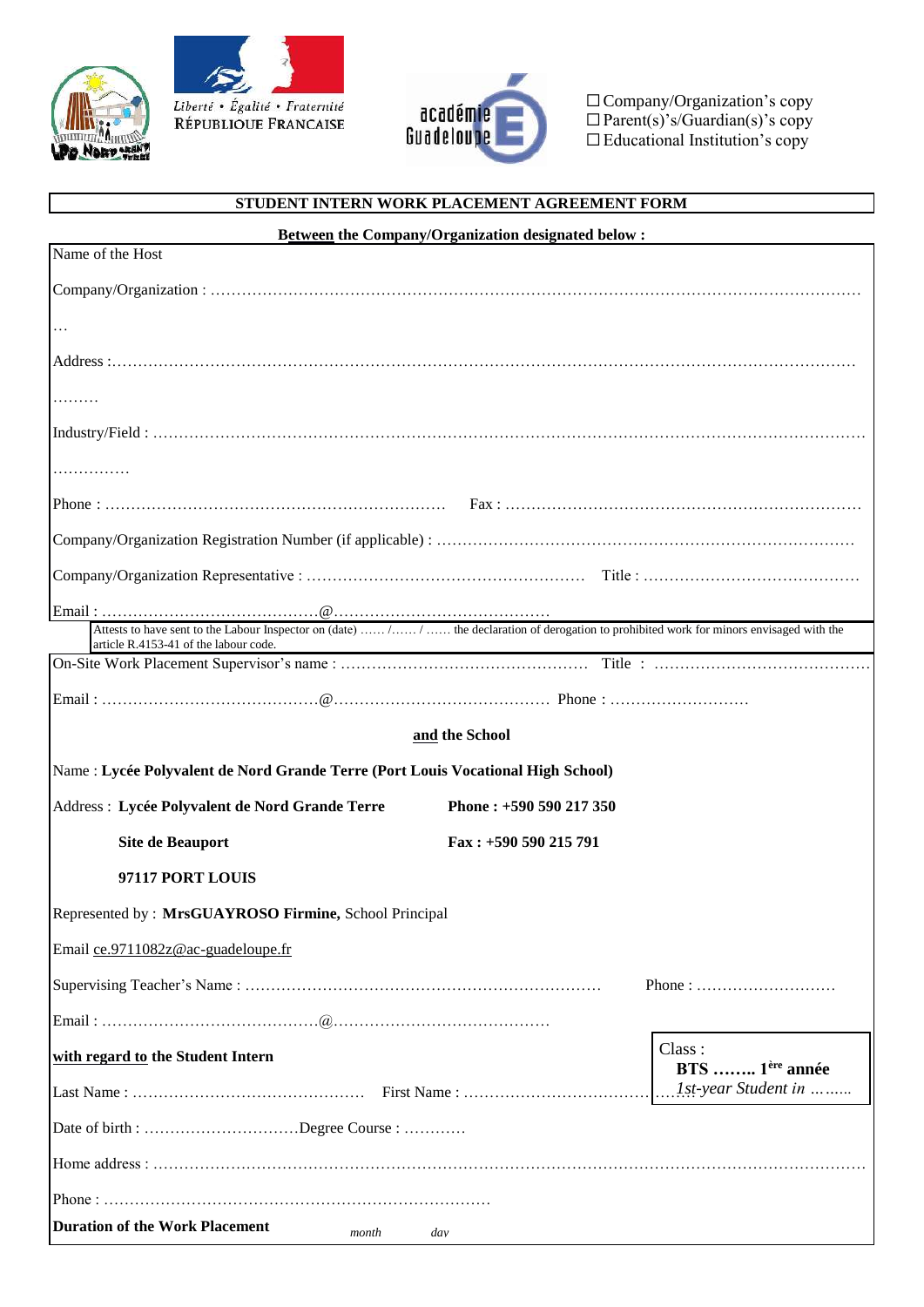| From | ______<br>__ | ______ | $\mathcal{D} \cap \mathcal{D}$<br>---<br>__ | vоn.<br>w<br>___ | $\Delta \Omega$<br>---<br>___<br>___<br>$-$ |  |
|------|--------------|--------|---------------------------------------------|------------------|---------------------------------------------|--|
|      |              |        |                                             |                  |                                             |  |

That is, a total of **\_\_\_\_\_\_ days\*.**

*In accordance with Article L. 124-6 of the Education Code. "Each period of not less than seven hours of presence, whether consecutive or not, shall be considered equivalent to one day and each period not less than twenty-two days of presence, whether consecutive or not, shall be considered equivalent to one month. »*

Given the Labour Code, in particular Articles L. 4153-8 and 9, R.4153-38 to R.4153-45, D.4153-2 to D. 4153-4 and D.4153-15 to D. 4153-37,

Given the Code of Education, including its articles. L 124-1 to 20 and D. 124-1 to D. 124-9, Considering the deliberation of the School Council dated …… /…… / ……… approving the Standard Agreement and authorising the Head of the School to conclude on behalf of the School any Agreement on Work Placements in accordance with the Standard Agreement, It was agreed that:

#### **Article 1 - Purpose of the Agreement**

The purpose of this Agreement is to implement, for the benefit of the Student Intern of the designated Educational Institution, Work Placements carried out in the context of vocational education.

### **Article 2 - Purpose of the Work Placements**

The Work Placements consist in temporary training periods in a professional environment in which the Student Intern acquires professional skills and implements knowledge developed during his or her training in order to earn a degree or a certification and to facilitate his or her vocational integration. The Student Intern is entrusted with one or several missions in accordance with the educational project mapped out by his or her Educational Institution and approved by the Host Organization (Article L.124-1 of the Code of Education). In any case, his or her participation in these activities must not be detrimental to the employment status in the Company.

#### **Article 3 - Provisions of the Agreement**

The Agreement contains general provisions and specific provisions made of the Pedagogical and Financial Appendixes. The Pedagogical Appendix defines the objectives and pedagogical terms of the Work Placement. The Financial Appendix defines the arrangements made to cover the costs of the period, as well as the insurance terms. The Agreement and its Appendixes are signed by the Head of the School, the Company Representative or the Host Organization, the Student Intern or, if he or she is a minor, his or her Legal Representative, the Supervising Teacher and the On-Site Work Placement Supervisor. The Agreement is then sent to the Family for informational purposes.

#### **Article 4 - Status and obligations of the Student Intern**

The Student Intern remains, over the course of the Work Placement, under Schooling Status. He or she remains under the responsibility of the Head of the School. The Student Intern is not taken into account when calculating the size of the workforce. He or she can not participate in any professional elections. The Student Intern is subject to the general practice of the Company, in particular as regards to safety, schedules and discipline, subject to the provisions of Articles 5 and 6 of this Agreement. The Student Intern is subject to professional secrecy. He or she is obliged to observe complete discretion on all information that may be collected during the course of his or her duties or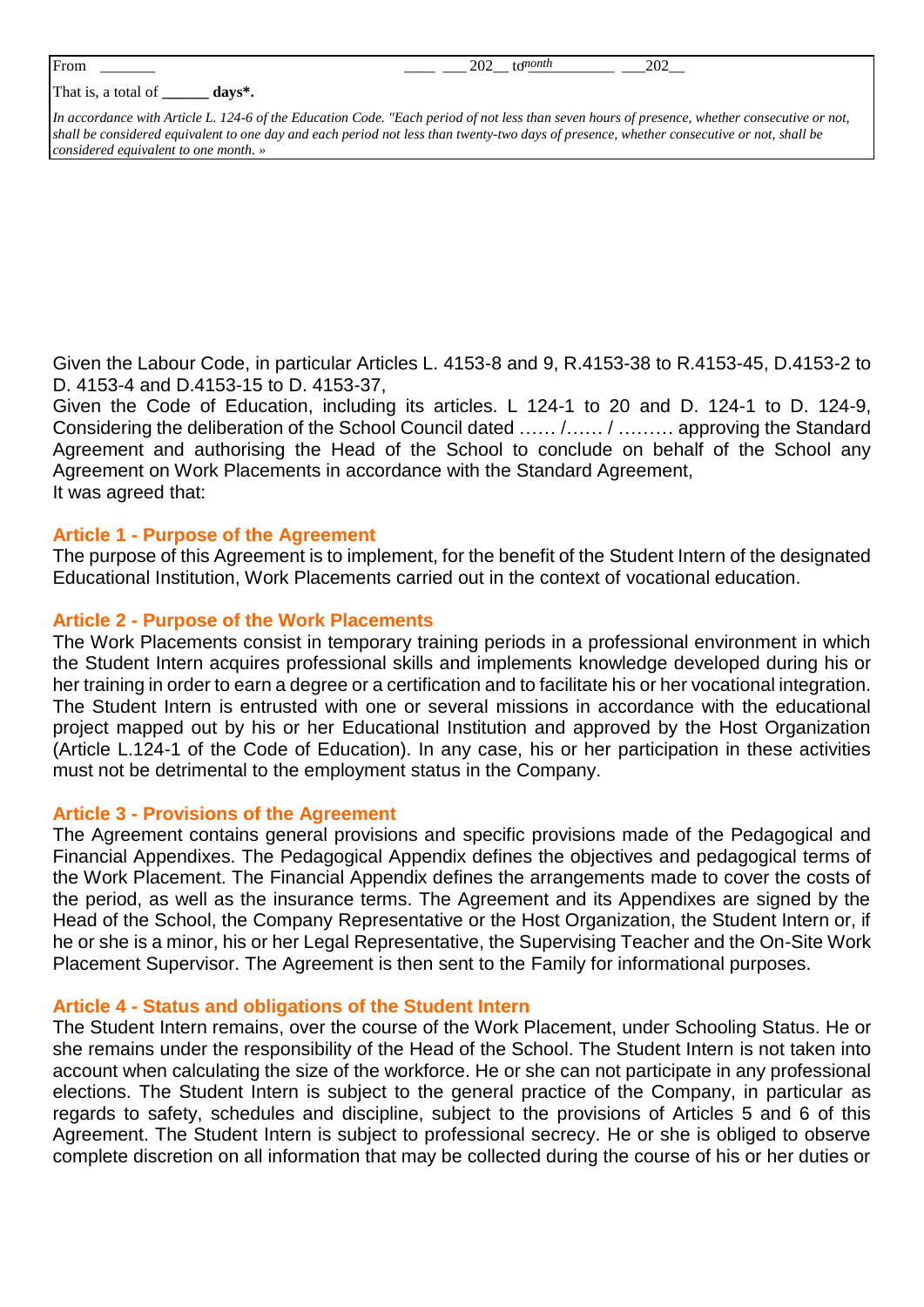because of his or her presence in the Company. In addition, the Student Intern undertakes not to include in his or her Work Placement Report any confidential information concerning the Company.

### **Article 5 - Financial compensation**

The Student Intern can not claim any remuneration from the Company. However, he or she may be granted a financial compensation. When the Work Placement within the same Host Organization lasts more than two consecutive months or, within the same academic year, two consecutive months (that is, more than forty-four days) or not, the Work Placement (s) are subject to a financial compensation paid monthly. The amount of this compensation corresponds to 15% of the Social Security hourly wage upper limit provided for in Article D. 242-2-1 of the Social Security Code. This Financial Compensation is not equivalent to a Salary within the meaning of Article L. 3221-3 of the Labour Code. When the amount of the financial compensation exceeds the upper limit indicated above, the Employer's obligations are the responsibility of the Host Organization, in accordance with the provisions of Article R. 412-4 II-A of the Social Security Code.

### **Article 6 - Duration of the work week**

With regard to duration of the work week, all Student Interns are subject to the legal or conventional weekly working time if it is a lesser amount than the statutory working time.

### **Article 7 - Duration and work hours for adult Student Interns**

In the case where the major Student Intern is subject to a modulated weekly duration, the average of the durations of weekly work performed during the period in the workplace may not exceed the limits indicated above. With regard to night work, only the adult Student Intern named by the Head of School can participate in a night shift.

# **Article 8 - Duration and work hours for minor Students Interns**

The working time of the minor Student Intern can not exceed 8 hours per day and 35 hours per week. The weekly rest of the minor Student Intern must be of a minimum duration of two consecutive days. The period weekly rest period must include Sunday, except in the case of a legal derogation. For each twenty-four hour period, the minimum daily rest period shall be 14 consecutive hours for children under the age of sixteen and twelve consecutive hours for minor Student Interns sixteen to eighteen.

After four and a half hours of daily work, the minor must have a break of at least thirty consecutive minutes. Night work is prohibited: for minor Student Interns between the ages of sixteen and eighteen, between ten in the evening and six in the morning; for the Student Intern of less than sixteen years between eight in the evening and six in the morning.These provisions can not be derogated from.

#### **Article 9 - Benefits offered by the Host Company or Organization**

In accordance with Article L.124-13 of the Code of Education, Student Interns have access to the Company restaurant or meal vouchers provided for in Article L. 3262-1 of the Labour Code, under the same conditions as employees of the Host Organization. He or she also benefits from the indemnification of transport costs provided for in Article L. 3261-2 of the same code.

#### **Article 10 - Safety - Prohibited work for minors**

In application of articles R.4153-38 to R.4153-45, D.4153-2 to D. 4153-4 and D.4153-15 to D. 4153- 37 of the Labour code, the Student Intern of at least fifteen years of age, may be assigned to regulated work after the Company has sent the Labour inspector a declaration of derogation to prohibited work for minors.

The declaration of derogation must specify the sector of activity of the Company, the professional training for which it is established, the various places of training, the list of work covered by the derogation and the work equipment related to this work as well as the quality and function of the competent person(s) for the supervision of the Student Intern during the execution of the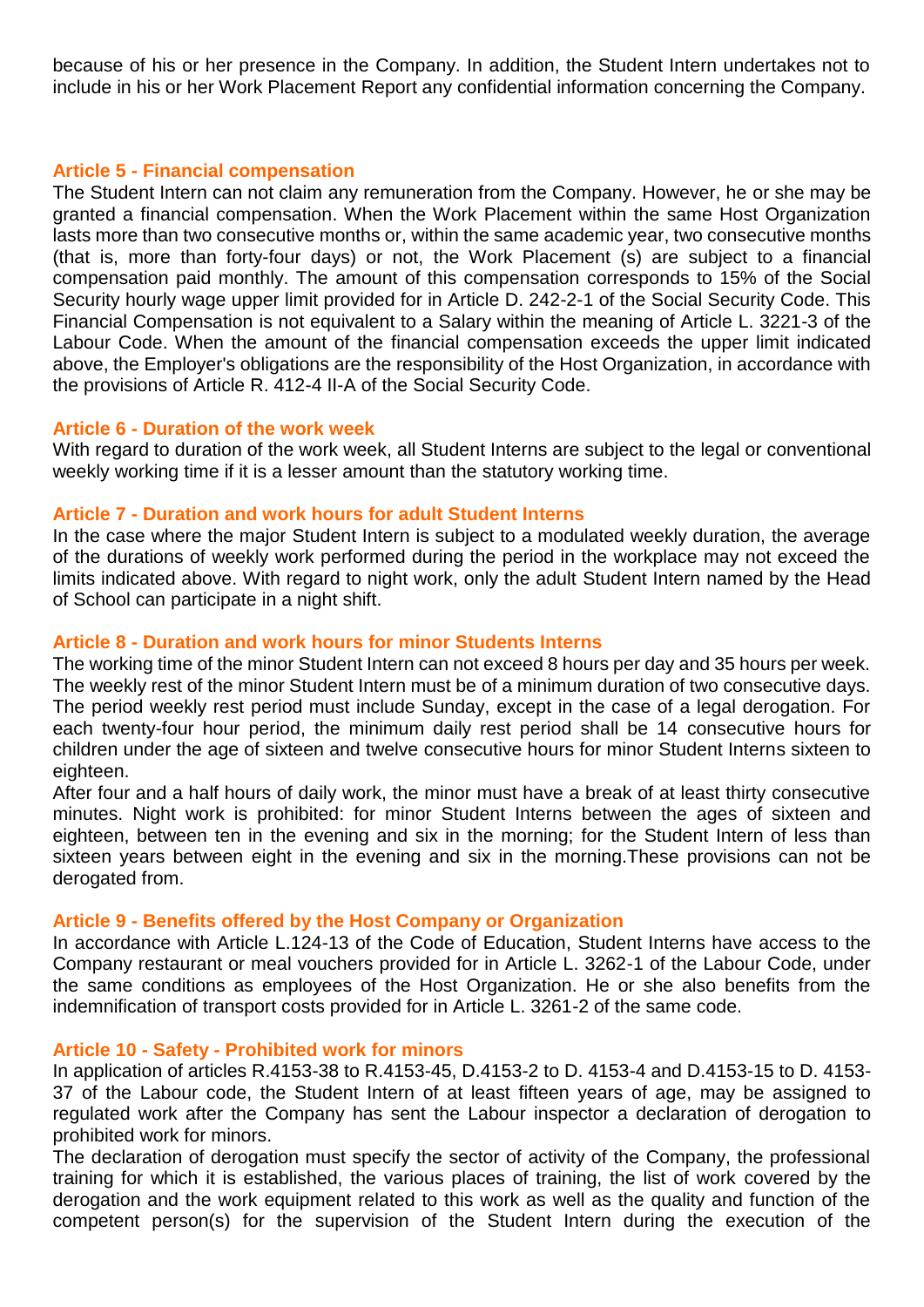aforementioned works, It is signed by the Head of the Company and addressed to the Labour inspector.

The Student Intern must only use these machines, products or carry out these works in the Company with the authorization and under the permanent control of the On-Site Work Placement Supervisor.

### **Article 11 - Electrical safety**

The Student Intern having to work, during his or her Work Placement, on - or near - electrical installations and equipment, must be authorized by the Head of the Host Company according to the nature of the work to be completed. This accreditation can only be granted after a training in the prevention of electrical risks followed by the Student Intern in School, prior to his or her Work Placement.

The accreditation is issued on the basis of an individual training booklet issued by the School which certifies that, for the mentioned levels of accreditation, the corresponding training has been successfully completed by the Student Intern.

### **Article 12 - Coverage of work accidents**

In application of Article L. 412-8 of the Social Security Code, the Student Intern benefits from the legislation on work accidents.

In accordance with Article R. 412-4 of the Social Security Code, when the Student Intern is the victim of an accident occurring either during work or during the travel to and from work, the obligation to declare an accident falls on the Host Company. The latter will send a registered letter with acknowledgment of receipt to the competent Health Insurance Office within 48 hours following the accident. For the calculation of this 48 hour period, Sundays and holidays are not counted. The Company sends a copy of the declaration to the Head of the Company without delay.

### **Article 13 - Leave of absence**

In case of pregnancy, paternity or adoption, the Student Intern benefits from holidays and leaves of absence for a period equivalent to those offered to employees in Articles L. 1225-16 to L. 1225-28, L. 1225-35, L. 1225-37 and L. 1225-46 of the Labour Code.

For Work Placements longer than two months and within the limits of six months, the Work Placement Agreement must provide for the possibility of leave and leave of absence for the benefit of the Student Intern during the Work Placement period.

#### **Article 14 - Liability insurance**

The Head of the Host Company takes the necessary steps to guarantee his or her civil liability each time it can be engaged.

The School Head shall take out insurance covering the Student Intern's liability for any damage he or she may cause during the duration of his or her Work Placement or during the preparation of the Work Placement.

#### **Article 15 - Supervision and monitoring of the Work Placement**

The conditions under which the Supervising Teacher of the School and the On-Site Work Placement Supervisor in the Host Company (or Organization) provide supervision and monitoring of the Student Intern are included in the Pedagogical Appendix attached to this Agreement.

#### **Article 16 - Suspension and termination of the Work Placement Agreement**

The School Principal and the representative of the Host Company will keep each other informed of any difficulties that may be encountered during the Work Placement. If necessary, they will, by mutual Agreement and in liaison with the Pedagogical Team, make arrangements to solve the problems of absenteeism or breach of discipline. If necessary, they will study together the terms of suspension or termination of the Work Placement.

#### **Article 17 - Validation of the Work Placement in the event of an interruption**

When the Student Intern interrupts his or her Work Placement for a reason related to illness, accident, pregnancy, paternity, adoption or, in agreement with the institution, in case of non-compliance with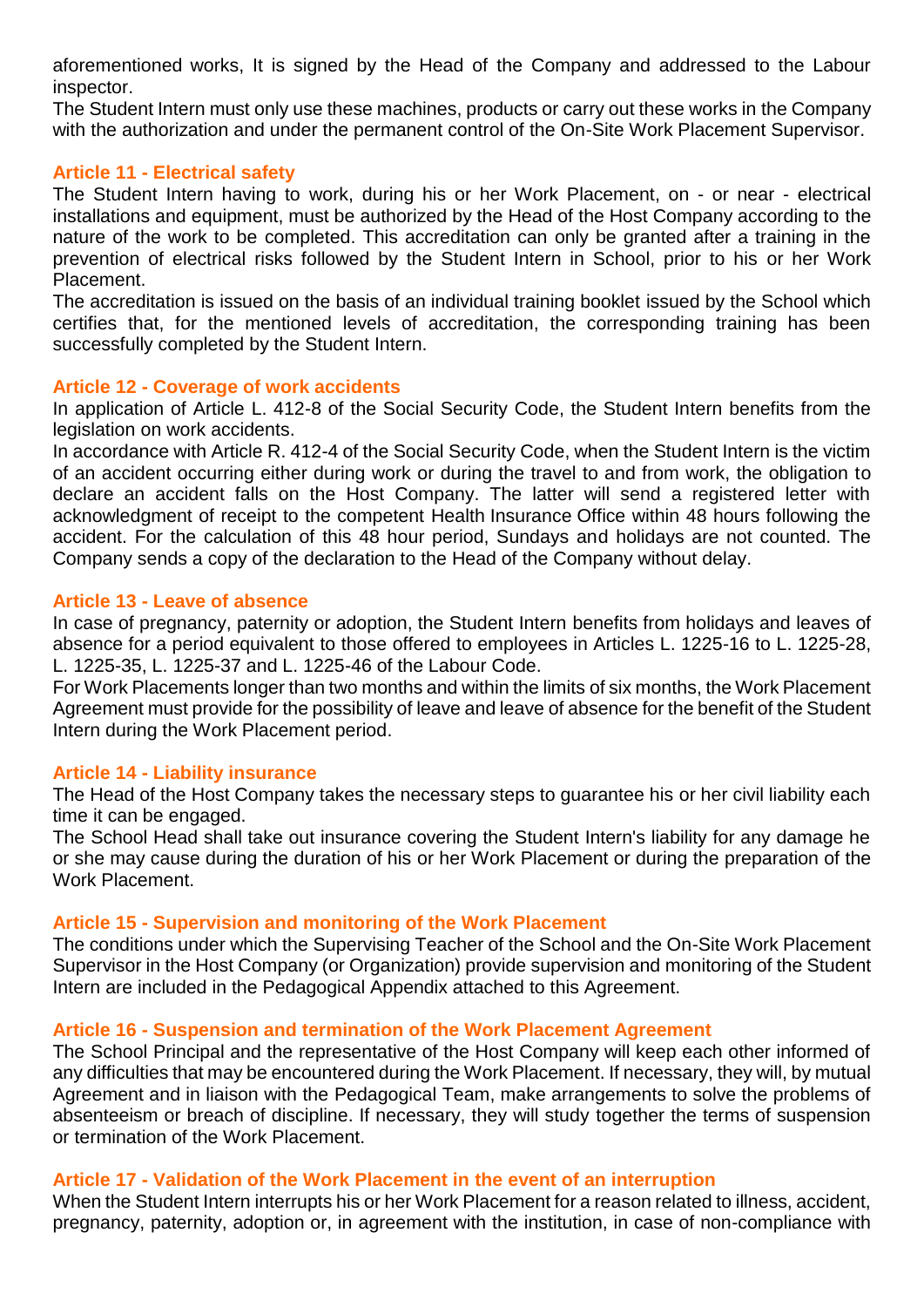the pedagogical stipulations of the Agreement or in case of termination of the Agreement on the initiative of the Host Organization, the School offers the trainee an alternative method of validation of his or her training course. In case of consensus of the parties to the Agreement, a postponement of the end of the period of Work Placement, in whole or in part, is also possible.

### **Article 18 - Work Placement Certificate**

At the end of the Work Placement, the Head of the Company (or the Host Organization) shall issue a Certificate in accordance with the Standard Certificate appended to this Agreement.

## **Signatures and stamps:**

| <b>The School Principal</b><br><b>First Name/Last Name:</b><br>Firmine GUAYROSO<br>Date:    | The Representative of the<br><b>Company (or Host</b><br><b>Organization</b> )<br><b>First Name/Last Name:</b><br>Date: | The Student Intern or his/her<br><b>Legal Representative</b><br><b>First Name/Last Name:</b><br>Date: |
|---------------------------------------------------------------------------------------------|------------------------------------------------------------------------------------------------------------------------|-------------------------------------------------------------------------------------------------------|
| <b>On-Site Work Placement</b><br><b>Supervisor</b><br><b>First Name/Last Name:</b><br>Date: | <b>The Supervising Teacher</b><br><b>First Name/Last Name:</b><br>Date:                                                |                                                                                                       |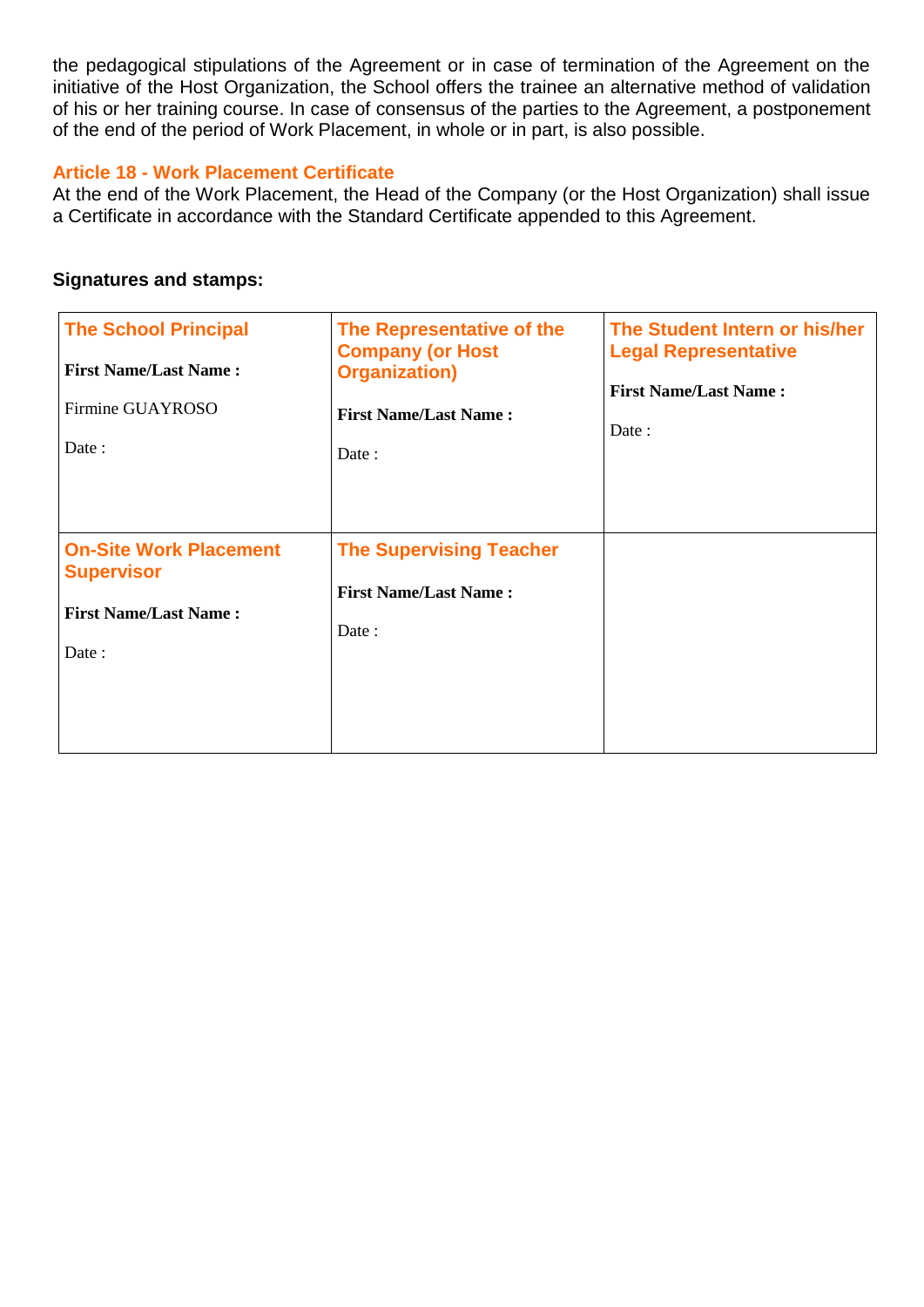# **Appendix 1 : PEDAGOGICAL APPENDIX**

| <b>Class: First Year</b>                                                              |  |  |  |  |
|---------------------------------------------------------------------------------------|--|--|--|--|
| Name of the Supervising Teacher(s) responsible for monitoring of the Work Placement : |  |  |  |  |
|                                                                                       |  |  |  |  |
|                                                                                       |  |  |  |  |

#### **1.** Daily schedule of the Student Intern

|                 | <b>Morning</b> | Afternoon      |
|-----------------|----------------|----------------|
| <b>Monday</b>   | From<br>to     | From<br>to     |
| <b>Tuesday</b>  | From           | From<br>$\tau$ |
| Wednesday       | From<br>to     | From<br>to     |
| <b>Thursday</b> | From<br>to     | From<br>to     |
| Friday          | From<br>to     | From<br>to     |
| <b>Saturday</b> | From           | From<br>$\tau$ |

That is, a total weekly duration of : …………………… (number of hours)

**2. Arrangements for consultation between the Supervising Teacher(s) and the On-Site Work Placement Supervisor to monitor the course of the period:** ………………………………………………………..………………

**3. Assigned objectives and skills to be acquired or developed during the Work Placement :**

**4. Activities planned in the workplace:**

**5. Work carried out, equipment or products used subject to the derogation procedure for work prohibited to minors** (see Article 10 of this Agreement): ……………………………………………………………

**6. Procedures for the evaluation of the Work Placement,** with reference to the examination regulations for the degree being sought **:** ……………………………………………………………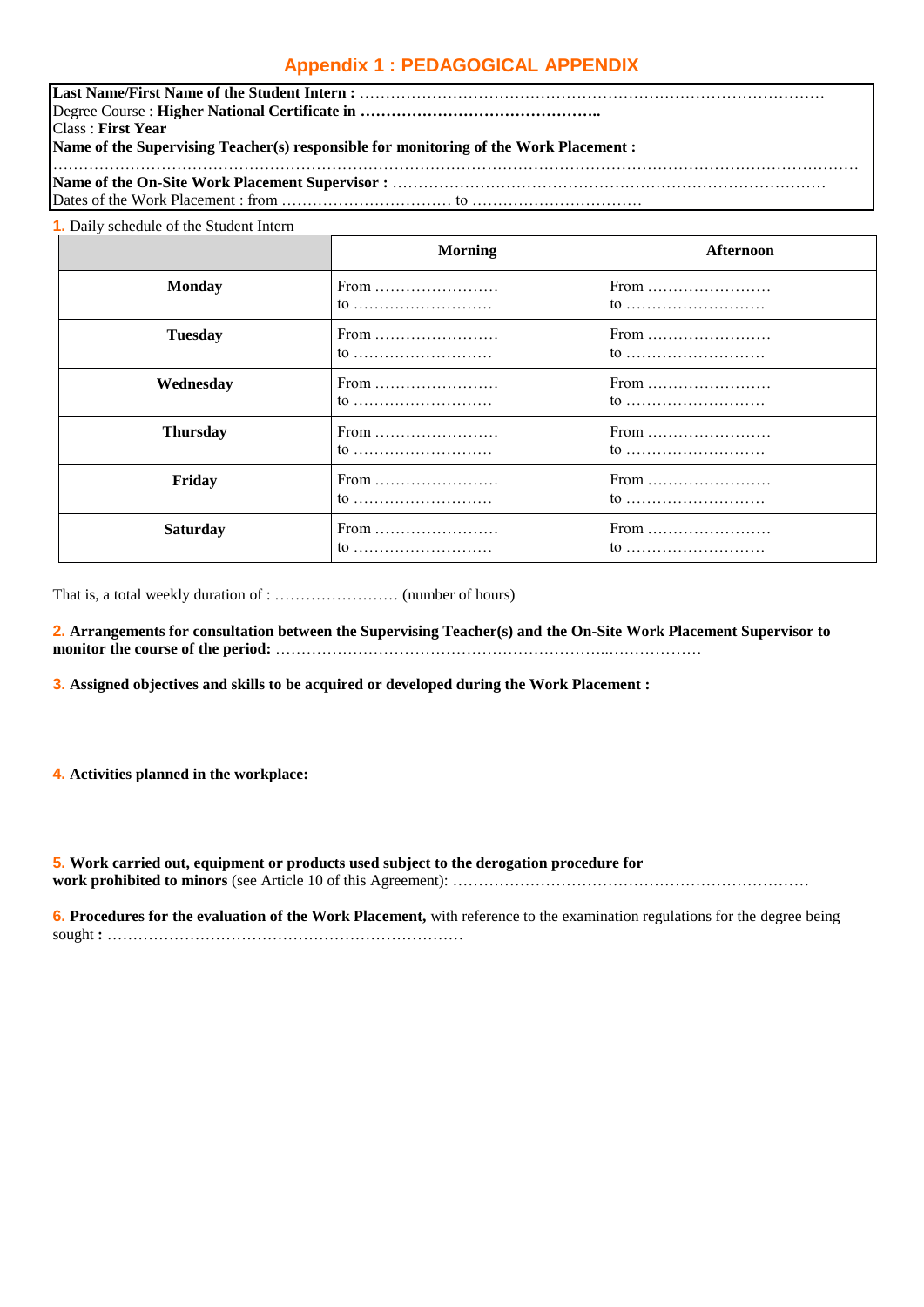# **Appendix 2 : FINANCIAL APPENDIX**



#### **Last Name, First Name of the Student Intern:**

…………………………………………………………………………………………………………………… Class : …………………………………………………………………………………………………………

To help the institution better manage its Organizational costs for Work Placements, we would be grateful if you would complete the following questionnaire and return it with the signed Agreement.

### **1. Benefits offered by the Host Company or Organization**

Does the Company contribute to the costs incurred by the Student Intern during the Work Placement?

| $YES$ $\square$ | NO <sub>1</sub>                           |                                 |
|-----------------|-------------------------------------------|---------------------------------|
| If YES:         |                                           |                                 |
|                 |                                           |                                 |
|                 |                                           |                                 |
|                 |                                           |                                 |
|                 | 2. Possible Financial Compensation        |                                 |
|                 |                                           |                                 |
|                 | <b>Insurance</b>                          |                                 |
|                 |                                           |                                 |
|                 | For the School, Name of the insurer: MAIF | Contract reference: 34 55 408 J |